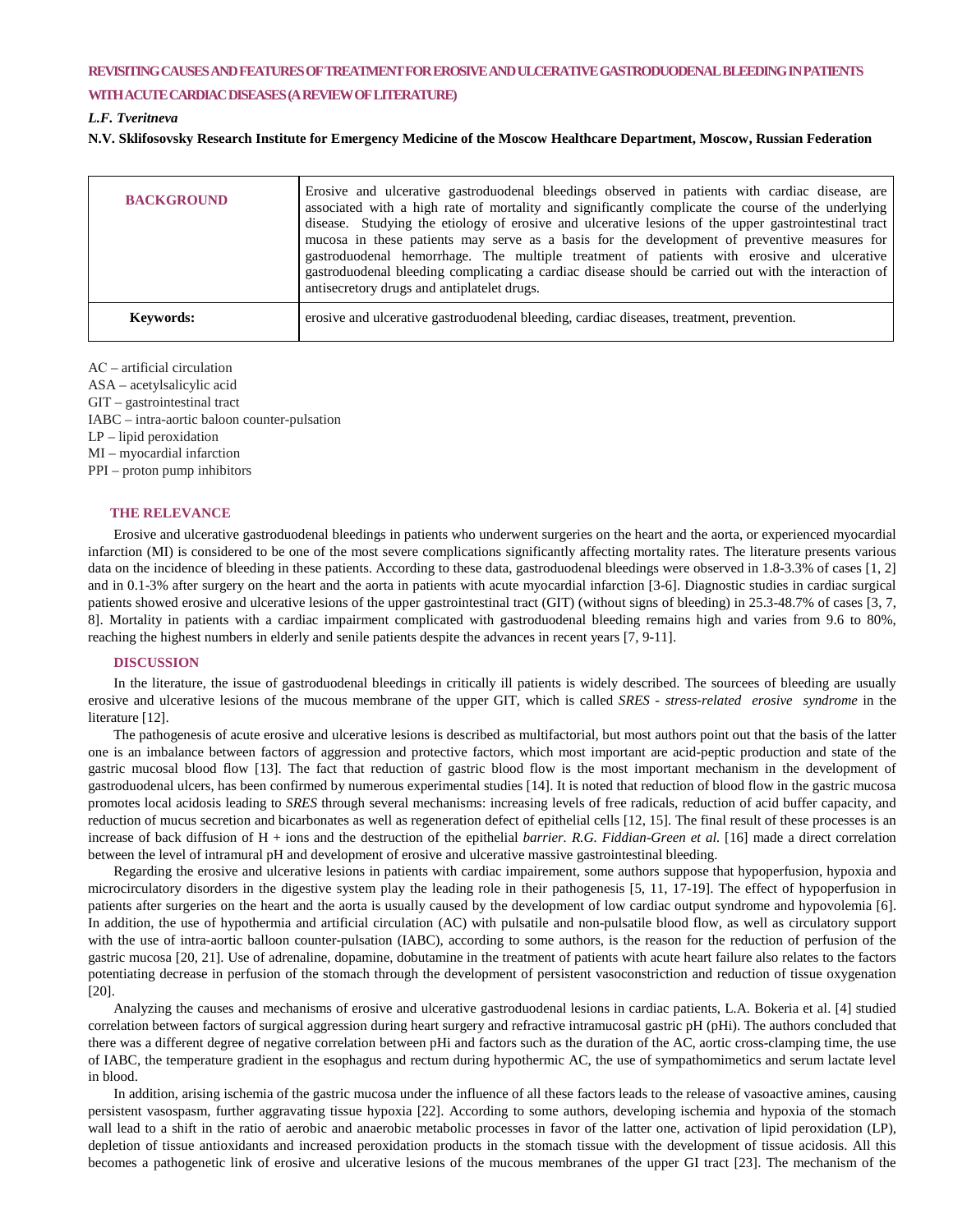pathological effects of lipid peroxidation products in cells of the mucous layer of the stomach is the damage of biological membranes by interfering protein-lipid and lipid-lipid bonds and suppression of the activity of membrane-bound enzymes, which change the selective permeability of the mucosa for ions. In addition, oxygen radicals are agents directly damaging the gastric mucosa [24].

According to some authors [14], the role of pepsin and hydrochloric acid is not evident in the formation of stress ulcers, as reduction of blood flow leads to significant reduction of gastric secretion. An important role in initiation of acute ulcers formation is given to the energy deficit in ischemia of the mucosa. According to A.N. Kurygin et al., the basis of the acute necrotizing ulcer genesis is a destructive process with inflammatory lymph and leukocytic infiltration associated with microcirculation disorders [7].

Studies have shown that tissue ischemia under reduction of blood flow greatly slowed purification of mucosa from back-diffusion of hydrogen ions. Under these conditions the balance between concentration of hydrogen ions in the gastric lumen and gastric mucosal blood flow is disturbed. Local hypoxia of its parts leads to interstitial edema and acidosis, which occurs as a result of increased capillary permeability, observed if protective mucosal barrier is damaged [25].

Summarizing the opinions of the authors on the pathogenesis of erosive and ulcerative lesions in patients with cardiac abnormalities, A.A. Shchegolev et al. [20] recommend that the risk factors for their occurrence are the following:

- heart failure, which requires the infusion of adrenaline, dobutamine, dopamine;
- prolonged AC (more than 120 min);
- circulatory support IABC;
- arterial hypoxemia, acute respiratory failure;
- development of postoperative bleeding excessing 10% of circulating blood;
- prolonged artificial ventilation (more than 2 days);
- development of postoperative multiple organ dysfunction syndrome, sepsis;
- development of disseminated intravascular coagulation.

In addition to these factors, there is a risk of erosive and ulcerative gastroduodenal bleedings in patients with cardiac impairment associated with the need for continuous antiplatelet therapy, or its combination with anticoagulants (including unfractionated heparin, low molecular weight heparin and warfarin). The latter is used after surgery on valves and has a 50% higher risk of gastroduodenal bleeding than antiplatelet therapy alone [26-28]. Studies on the large amount of clinical observations of patients with acute coronary syndrome showed that treatment with a combination of warfarin with acetylsalicylic acid (ASA) increased the risk of major bleeding from the gastrointestinal tract twice compared to monotherapy with ASA [29]. Currently, ulcerogenic mechanism of action of the latter one has been already studied. According to scientists, it occurs due to inhibition of ASA and other nonsteroidal anti-inflammatory drugs on cyclooxygenase – thee enzyme involved in formation of prostaglandins from arachidonic acid, which gastroprotective effect is well understood [30]. In addition, some authors suggest ulcerogenic effect of glucocorticosteroids, widely used in a complex post-operative treatment of patients undergoing heart surgery [5]. According to E.S. Ryss and E.E. Zvartau the basis of this effect is violation of microcirculation and suppression of regenerative processes in the mucosa of the stomach and duodenum [31].

The pathogenic role of *H. pylori* in the formation of erosive and ulcerative lesions in patients with cardiac impairments has not been evidenced. There are studies that indicate a significantly lower level of infection of the gastric mucosa (62.7%) in patients with erosive and ulcerative lesions of the upper GIT compared to infection with *H. pylori* in patients with peptic ulcer disease [8].

Analysis of the causes of erosive and ulcerative lesions of the gastric mucosa and duodenum in cardiac patients allows determining methods for their prevention and treatment. According to the unanimous opinion of various authors [4], patients with impending heart surgery should necessarily undergo esophagogastroduodenoscopy to avoid erosive and ulcerative lesions as well as the development of gastroduodenal bleeding in the postoperative period. Postoperatively, these patients should receive massive antisecretory therapy, and the main focus of this drug should be proton pump inhibitors (PPIs). Studies have shown that injectable therapy has the greatest efficiency in treatment and prevention of erosive lesions in the mucous membrane of the stomach and duodenum. In addition, according to the authors, prevention and treatment should include drugs with antioxidant and anti-hypoxic effect and gastroprotectives of various types, including the synthetic prostaglandins (misoprostol), and sucralfate [4, 5, 12]. Enteral nutrition with balanced mixtures has a significant protective effect for patients in the early postoperative period [12].

In recent years, publications pointing to the negative aspects of the use of proton pump inhibitors in cardiac and cardiac patients have appeared. It is known that after transluminal coronary angioplasty with a stent implantation containing drug coverage, the mostly recommended antiplatelet drug for a long-term treatment is clopidogrel in combination with ASA [30]. However, as noted at the 32nd Scientific Meeting of the Society for Cardiovascular Angiography and Interventions*,* the simultaneous use of clopidogrel and PPIs significantly increases the risk of myocardial infarction, stroke, need for repeated coronary intervention due to the reduced effect of clopidogrel. According to some authors, the negative effect of combination of clopidogrel with proton pump inhibitors occurs due to the fact that some PPIs may inhibit the enzyme cytochrome P-450 2C19, altering the pharmacokinetics of clopidogrel [32]. There are reports indicating adverse effects of interaction between PPIs and warfarin, and some PPIs (omeprazole, esomeprazole) can reduce the clearance of warfarin, thereby resulting in an undesirable increase of anticoagulant effect of warfarin. [30] Studies using various PPIs have found that pantoprazole has the least ability to cause side effects when combined with anticoagulant and antiplatelet drugs, which may be used for antisecretory therapy in patients with cardiac diseases and after heart and coronary vessels surgeries as the drug of choice [30].

### **CONCLUSION**

Thus, it should be noted that causes and pathogenesis of erosive and ulcerative lesions of the upper gastrointestinal mucosa in patients with acute cardiac disease are represented by multiple factors. The use of complex of drugs aimed at treating the underlying cardiac abnormality and having ulcerative effect represents a significant threat of gastroduodenal bleeding development in these patients. All this requires of clinicians to reason the treatment considering the need to prevent the development of erosive and ulcerative gastroduodenal bleeding with proper selection of drugs with antisecretory activity.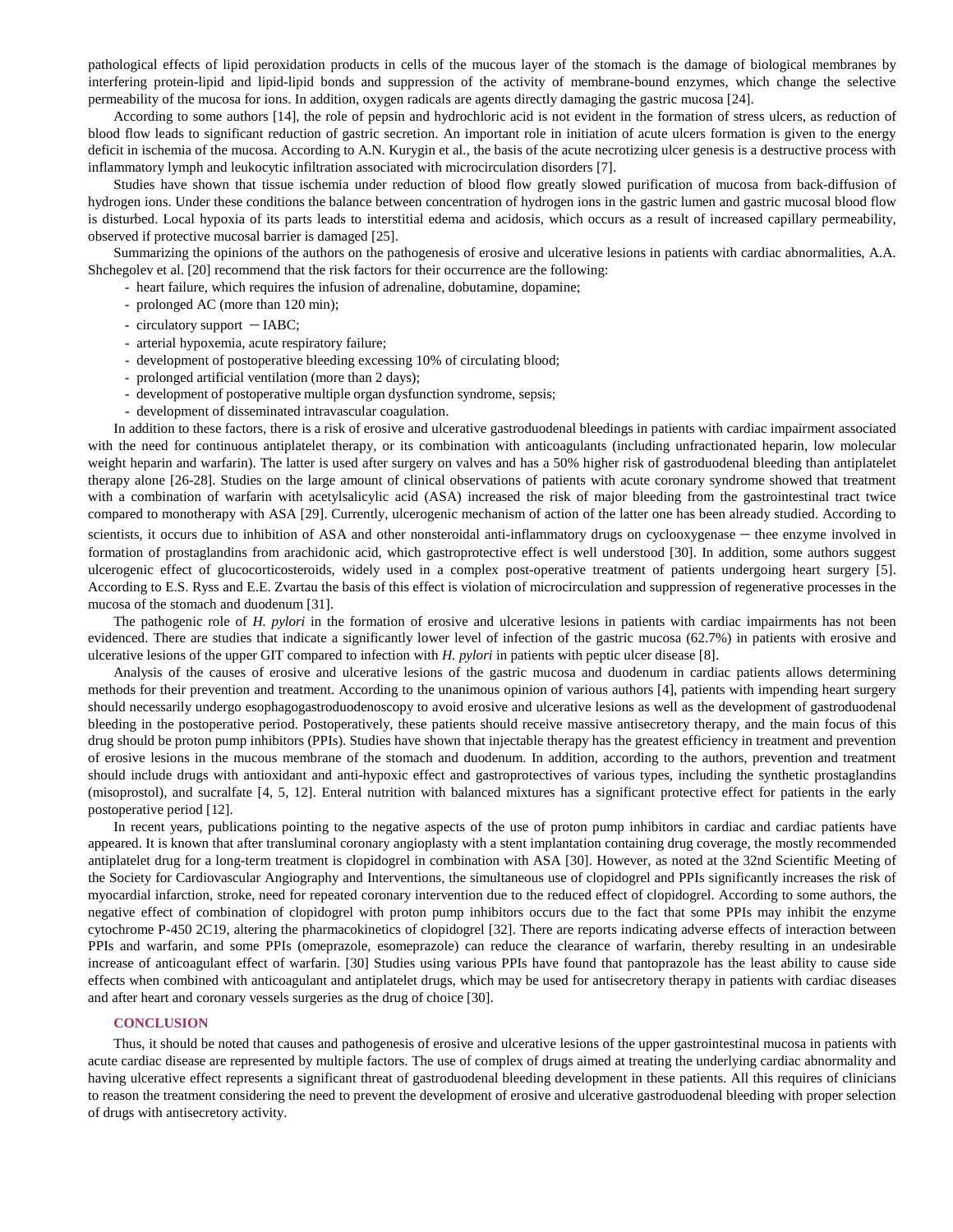### **REFERENCES**

- 1. Lisovsky V.A., Frumkin B.Z. Patogenez zheludochno-kishechnykh krovotecheniy u bol'nykh s zabolevaniyami serdtsa [The pathogenesis of gastrointestinal bleeding in patients with heart diseases]. *Kardiologiya*. 1966; 4: 12–15. (In Russian).
- 2. Mazchenko N.S. O zheludochno-kishechnykh krovotecheniyakh pri infarkte miokarda [About gastrointestinal bleeding in myocardial infarction]. *Klinicheskaya meditsina*. 1978; 10: 116–118. (In Russian).
- 3. Aref Abdulvasa N.A. *Profilaktika i lecheniye ostrykh erozivno-yazvennykh porazheniy zheludka i 12-perstnoy kishki: dis. … kand. med. nauk* [Prevention and treatment of acute erosive-ulcerative lesions of the stomach and duodenum. Cand. med. sci. diss.] Moscow, 2005. 158 p. (In Russian).
- 4. Bokeria L.A., Yarustovsky M.B., Shipova E.A. *Ostryye gastroduodenal'nye krovotecheniya v serdechno-sosudistoy khirurgii* [Acute gastroduodenal bleeding in cardiovascular surgery]. Moscow: NTsSSKh im. A.N. Bakuleva Publ., 2004. 186 p. (In Russian).
- 5. Voskanyan E.Kh., Kuptsov N.Kh., Sharkov P.N. Opyt lecheniya gastroduodenal'nykh krovotecheniy u bol'nykh posle operatsiy na serdtse i magistral'nykh sosudakh [Experience in the treatment of gastroduodenal bleeding in patients after operations on the heart and great vessels]. *Aktual'nye problemy neotlozhnoy khirurgii: (ostryy kholetsistit, travma sosudov, sochetannaya travma): sb. nauch. tr. vyezdnogo plenuma Problemnoy komissii «Neotlozhnaya khirurgiya» i Rossiyskoy nauch.-prakt. konf., posvyashch. 60-letiyu nauch. obshch-va khirurgov na Kavkazskikh Mineral'nykh Vodakh*, Pyatigorsk, 19–20 okt. 2005 g. [Actual problems of emergency surgery: (acute cholecystitis, trauma vessels, multisystem trauma): Proceedings of the exit plenum Problem Commission "Emergency surgery" and the Russian scientificpractical. conf., is dedicated. 60th anniversary of the scientific Society of Surgeons in the Caucasian Mineral Waters. Pyatigorsk, 19–20 October, 2005]. Moscow: NII SP im. N.V. Sklifosovskogo Publ.; Stavropol'sk: GMA Publ., 2005. 214–215. (In Russian).
- 6. Savichevsky M.S., Badayev F.I. Ostryje yazvy zheludochno-kishechnogo trakta posle operatsiy na serdtse [Acute ulcers of the gastrointestinal tract after cardiac surgery]. *Khirurgiya*. 1983; 12: 92–93. (In Russian).
- 7. Kurygin A.A., Skryabin O.N. *Ostryje posleoperatsionnye gastroduodenal'nyje yazvy* [Acute postoperative gastroduodenal ulcers]. Saint-Peterburg: Piter Publ., 1996. 362 p. (In Russian).
- 8. Sultanayeva Z.V. *Kompleksnoye lecheniye erozivno-yazvennykh porazheniy zheludka i 12-perstnoy kishki u kardiokhirurgicheskikh bol'nykh: dis. … kand. med. nauk.* [Comprehensive treatment of erosive and ulcerative lesions of the stomach and duodenum in patients with cardiosurgical deseases. Cand. med. sci. diss.]. Ufa, 2007. 135 p. (In Russian).
- 9. Dukhin V.A., Ignatov V.Yu., Rybalov A.V., et al. Zheludochno-kishechnyje krovotecheniya posle operatsiy na otkrytom serdtse [Gastrointestinal bleeding after open heart surgery]. *Tezisy dokladov IV Vserossiyskogo s"ezda serdechno-sosudistykh khirurgov*, g. Moskva, 8–11 dek. 1998 g. [Proc. rep. IV All-Russia. Congress of Cardiovascular Surgeons, Moscow, 8–11 December, 1998]. Moscow, 1998. 229. (In Russian).
- 10.Nurmanova M.Zh. *Diagnosticheskaya i lechebnaya endoskopiya pri gastroduodenal'nykh krovotecheniyakh posle operatsiy na serdtse i aorte: dis. … kand. med. nauk* [Diagnostic and therapeutic endoscopy with gastroduodenal bleeding after surgerieson the heart and aorta. Cand. med. sci. diss.] Moscow, 2004. 126 p. (In Russian).
- 11.Halm M.A. Acute gastrointestinal complication after cardiac surgery. *Am J Crit Care*. 1996; 5 (2): 109–118.
- 12.Beejay U., Wolfe M. Acute gastrointestinal bleeding in the intensive care unit. *Gastroenterol Clin North Am.* 2000; 29 (2): 309–336.
- 13.Cheung L.Y., Ashley S.W. Gastric blood flow and mucosal defence mechanisms. *Clin Invest Med.* 1987; 10 (3): 201–208.
- 14.Silen W., Merhav A., Simson J.N. The pathophysioligy of stress ulcer disease. *World J Surg.* 1981; 5 (2): 165–174.
- 15.Szabo S. Mechanisms of gastric mucosal injury and protection. *J Clin Gastroenterol.* 1991; 13 Suppl 2: S21–S34.
- 16.Fiddian-Green R.G. Gastric intramucosal pH, tissue oxygenation and acid-base balance. *Br J Anaesth.* 1995.74 (5): 591–606.
- 17.Malov Yu.S., Dudarenko S.V., Onikiyenko S.B. *Yazvennaya bolezn'* [Peptic ulcer disease]. Saint-Petersburg: Nauka Publ., 1994. 206 p. (In Russian).
- 18.Chernov V.N., Serebryannikov N.N., Filippovich A.P. K voprosu patogeneza ostrykh iz"yazvleniy gastroduodenal'noy zony [On the question of the pathogenesis of acute gastroduodenal ulcers]. *Tezisy dokladov 5-y itog. konf. studentov, molodykh uchenykh i spetsialistov RGMU* [Abstracts of the 5th result. conf. students, young scientists and specialists RSMU]. Rostov-na-Donu, 1999.186. (In Russian).
- 19.Shevchenko Yu.L., Tsygankov V.A., Matveyev S.A. Ostryje gastroduodenal'nyje krovotecheniya i ikh lecheniye u bol'nykh posle operativnykh vmeshatel'stv v usloviyakh ekstrakorporal'nogo krovoobrashcheniya [ Acute gastroduodenal bleeding and their treatment in patients after surgery under extracorporeal circulation]. *Aktual'nye voprosy lecheniya zheludochno-kishechnykh krovotecheniy i peritonita: sb. nauch. trudov* [Actual problems of treatment of gastrointestinal bleeding and peritonitis: collection of scientific papers]. Saint-Petersburg, 1995. 173–174. (In Russian).
- 20.*Losek (Omeprazol) v ekstrennoy khirurgicheskoy gastroenterologii: posobie dlya vrachey* [Losek (omeprazole) in the emergency surgical gastroenterology]. Moscow: RGMU Publ., 2005. 19–20. (In Russian).
- 21.Gaer J.A., Shaw A.D., Wild R.I., et al. Effect of cardiopulmonary bypass on gastrointestinal perfusion and function. *Ann Thorac Surg.* 1994; 57 (2): 371–375.
- 22.Khokholya V.P., Sayenko V.F., Dotsenko A.P., et al. *Klinika i lecheniye ostrykh yazv pishchevaritel'nogo trakta* [Сlinic and treatment of acute ulcers of the digestive tract]. Kiev: Zdorov'ya Publ., 1989. 168 p. (In Russian).
- 23.Degtyareva I.I., Kharchenko N.V. *Yazvennaya bolezn' (sovremennyje aspekty diagnostiki i lecheniya)* [Peptic ulcer disease (current aspects diagnosis and treatment)]. Kiev: Zdorov'ya Publ., 1995. 333 p. (In Russian).
- 24.Stein J.H., Esplugues J., Brendan J.R. Direct cytotoxic effect of oxygen radicals on the gastric mucosa. *Surgery*. 1989; 106 (2): 318–323.
- 25.Kurygin A.A., Stoyko Yu.M., Bagnenko S.F. *Neotlozhnaya khirurgicheskaya gastroenterologiya*. [Emergency surgical gastroenterology]. Saint-Peterburg: Piter Publ., 2001. 480 p. (In Russian).
- 26.Hernandez-Diaz S., Garcia Rodriguez L.A. Cardioprotective aspirin users and their excess risk of upper gastrointestinal complications. *BMC Med.* 2006; 4: 22.
- 27.Lanas A., Serrano P., Bajador E., et al. Risk of upper gastrointestinal bleeding associated with non-aspirin cardiovascular drugs, analgesics and nonsteroidal antiinflammatory drugs. *Eur J Gasrtoenterol Hepatol.* 2003; 15 (2): 173–178.
- 28.Taha A.S., Angerson W.J., Knill-Jones R.P., Blatchford O. Upper gastrointestinal haemorrhage associated with low-dose aspirin and antithrombotic drugs – a 6-year analysis and comparison with non-steroidal anti-inflammatory drugs. *Aliment Pharmacol Ther.* 2005; 22 (4): 285–289.
- 29.Andreotti F., Testa L., Biondi-Zoccai G.G., Crea F. Aspirin plus warfarin compared to aspirin alone after acute coronary syndromes: an updated and comprehensive meta-analysis of 25,307 patients. *Eur Heart J*. 2006: 27 (5): 519–526.